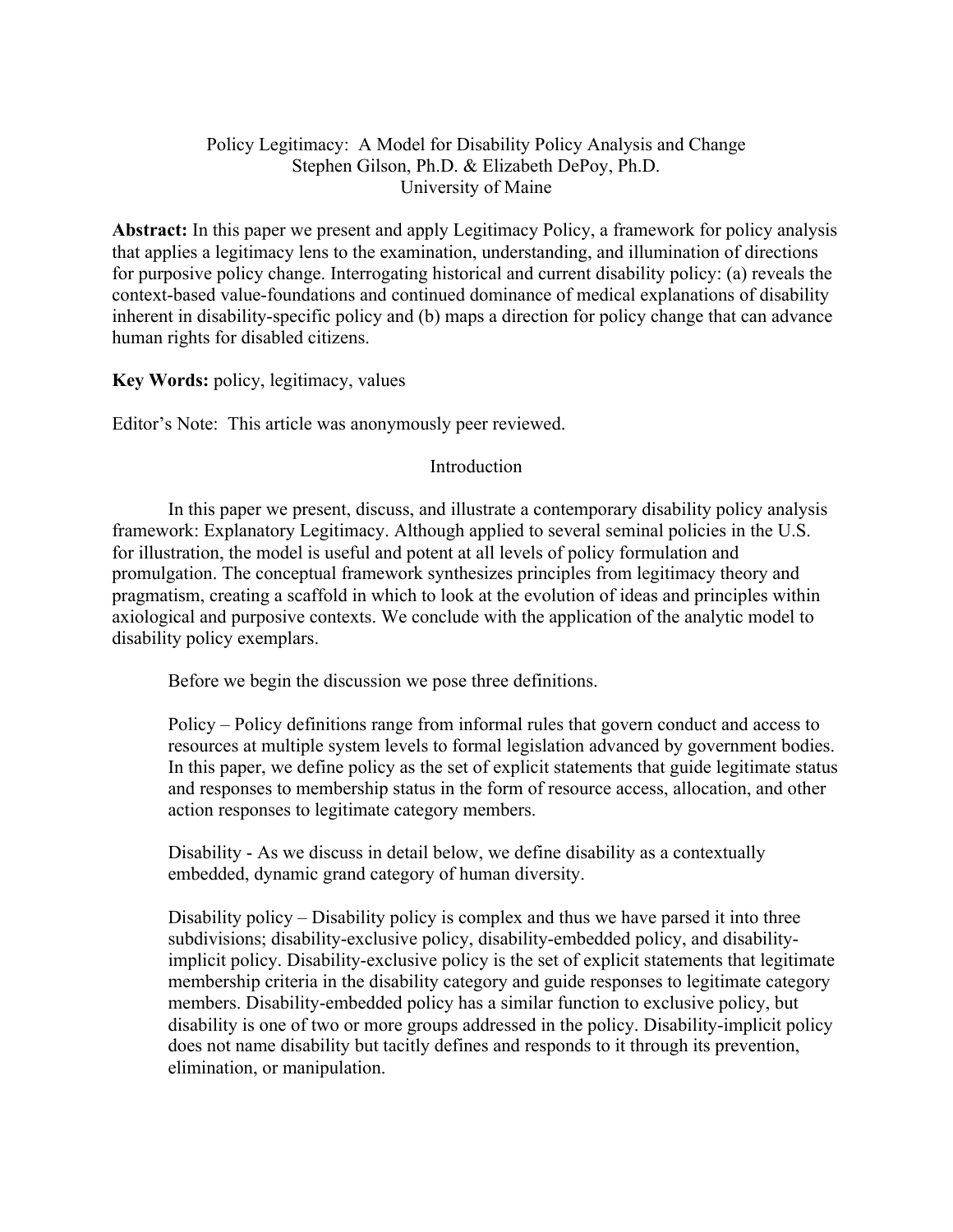## Explanatory Legitimacy Theory

Explanatory Legitimacy Theory is embedded within and builds on the genre of legitimacy theories, which have a long, interdisciplinary history. According to Zeldich (2001), legitimacy theories can be traced as far back as the writings of Thucydides in 423 B.C., in which questions were posed and answered about the moral correctness of power and its muscled acquisition. The birth of legitimacy theory in political theory renders it potent for policy analysis, as it has been applied to numerous domains, including but not limtied to social norms and rules, distributive justice, and power. And while there are differences in the application of legitimacy theories to diverse substantive questions, what all have in common is their search for credibility and normative acceptance. That is to say, legitimacy theory examines the basis on which a phenomenon is seen as genuine or authentic.

Legitimacy theories have posited a range of factors that determine the authenticity or acceptability of laws, rules, or determinations. These elements can be explicit, such as public consensus about genuiness, or tacit as in efforts to obscure power brokering (Zeldich, 2001). Among legitimacy theorists, Weber is perhaps best recognized for his assertion that social order inherent in values, norms, and beliefs cannot be maintained without acceptance of this order as valid (Lembcke, 2007). Applied to policy, legitimacy theory has the potential to denude the normative beliefs that underpin hierarchies, power relationships, and categorization and to expose the values that imbue category status and acceptable responses.

In the tradition of legitimacy theories, Explanatory Legitimacy Theory seeks to analyze, detangle, and clarify categorization and response by focusing on the the source of authentification and valuation of explanations for category membership. Rather than focusing exclusively on political power as its object and subject, Explanatory Legitimacy Theory is concerned with the credibility, value, and purposive acceptance of causal theories which parse and assign humans into groups and then fashion responses to group members. Thus Explanatory Legitiamcy calls upon pragmistism to locate category placement and response as well as category creation within a purposvie perimeter.

Given the debates about the nature of disability, Explanatory Legitimacy provokes thought and analysis of diverse policies and has the potential to validate the use of each within different purposive contexts. Moreover, capitalizing on the clarity of seminal legitimacy thinkers such as Habermas and Parsons, the Explanatory Legimacy framework clarifies theory types so that each can be compared to those similar in structure and subject. Explanatory Legitimacy Theory builds on historical and current diversity analyses and debates as well. Different from locating disability in a singular domain of the body or the environment, Explanatory Legitimacy analyzes the construct of disability as a contextually embedded, purposive, dynamic grand category of human diversity. Thus, who belongs and what policy responses are afforded to category members are based on differential, changing, and sometimes conflicting judgments about the value of explanations for diverse atypical human phenomena. Explanatory Legitimacy considers the influence of multiple factors on value judgments as the key to understanding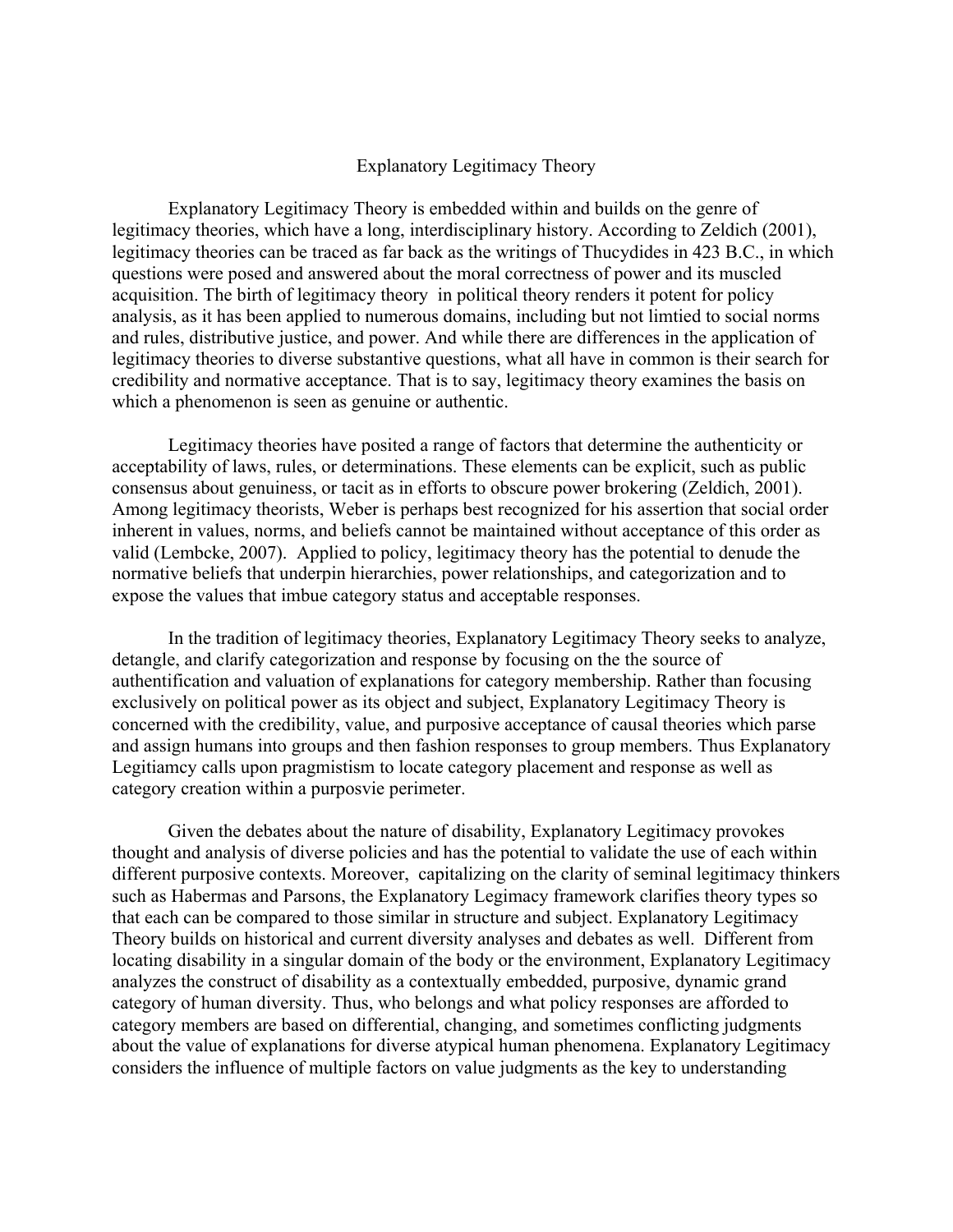categorization, the legitimacy of individuals and groups who fit within a category, and the policy responses that are deemed legitimate for members.

Explanatory Legitimacy Theory makes the distinctions among descriptive, explanatory, and the axiological or the legitimacy dimensions of the categorization of human diversity, and identifies the relationships among these elements. Thus, similar to legitimacy-based analyses of other areas of human diversity, disability that is defined and analyzed through the lens of Explanatory Legitimacy is comprised of the three interactive elements: description, explanation, and legitimacy. This tripartite analytic framework provides a potent platform through which to examine policy responses to members of categorical groups (DePoy & Gilson, 2008). Let us look at each element now.

### Description

Description encompasses the full range of human activity (what people do and do not do and how they do what they do) appearance, and experience. Of particular importance to an understanding of disability definitions and policy responses is the statistical concept of the "norm." Because the understanding and naming of what is normal and, in contrast, not normal are value-based, use of terms such as normal and abnormal do not provide the conceptual clarity sufficient for distinguishing description from axiology. Thus, in applying Explanatory Legitimacy to disability policy, we use the terms typical and atypical to depict frequently and infrequently occurring human description respectively. Disability is located in the realm of the atypical.

#### Explanation

The second element of Explanatory Legitimacy is explanation. Applied to disability, explanation is the set of reasons for the atypical. What is important to highlight with regard to the link between description and explanation is that explanation is always an inference. Because of the interpretative nature of explanation, this definitional element lends itself to debate, differential value judgment and diverse policy responses. As we discuss further in more detail, the current explanatory debate between two explanatory genres (interior and exterior causes of disability) is a heated one and has great relevance for policy. Interior causes attribute atypical phenomena to a medical-diagnostic condition of long term or permanent duration (Smart, 2001), while the exterior lens identifies an unwelcoming and even discriminatory environment as causal of disability, in which the atypical is met with barriers and exclusion.

## Legitimacy

The third and most important definitional element of Explanatory Legitimacy is legitimacy, which we suggest is comprised of two sub-elements: judgment and response. Judgment refers to value assessments of competing groups on whether or not what one does throughout life (and thus what one does not do), how one looks, and the degree to which one's experiences fit within what is typical, have valid and acceptable explanations consistent with both explicit and implicit value sets. Category membership, in this case, is a purposive, value